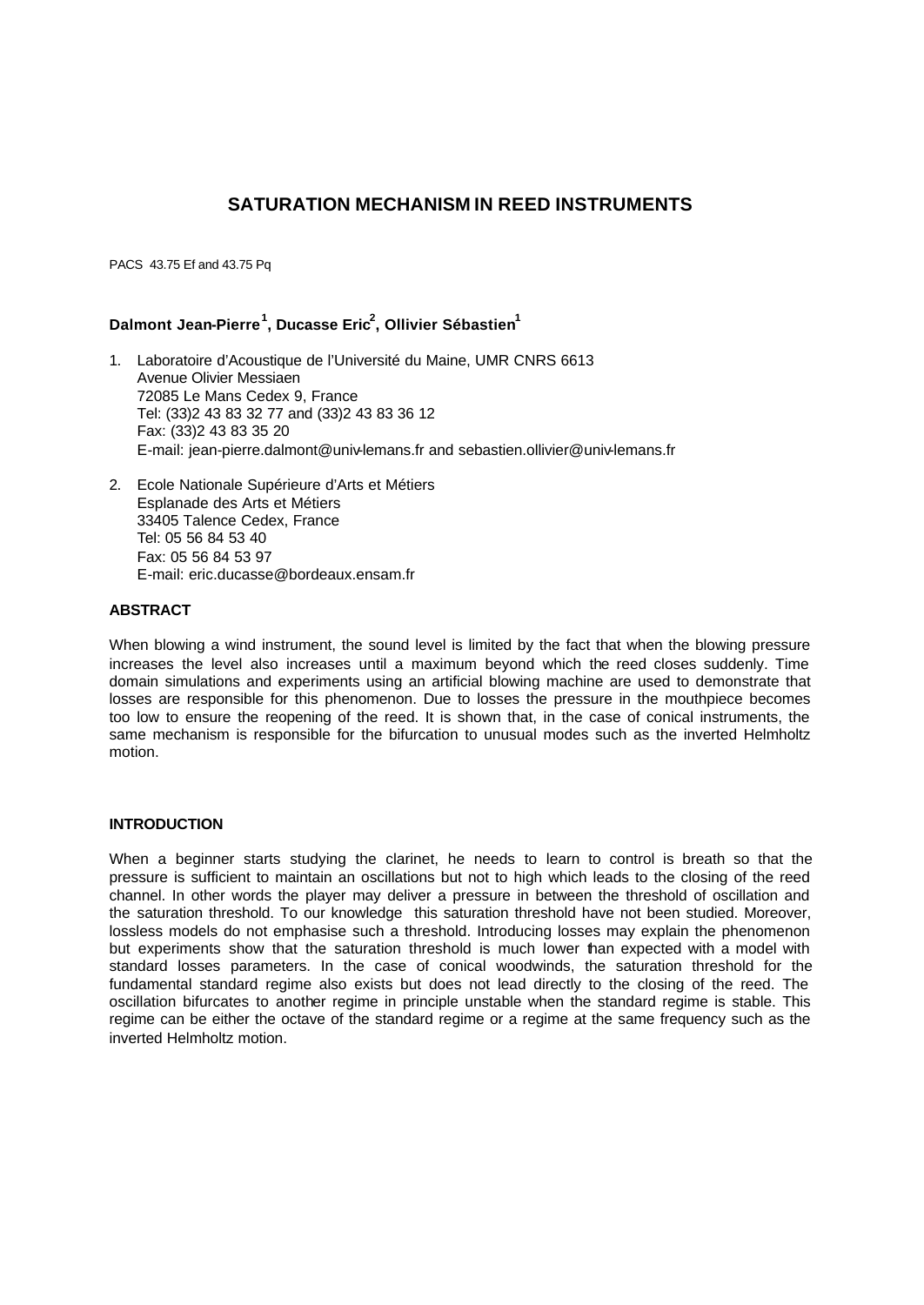## **1. CYLINDRICAL CASE (CLARINET)**

#### 1.1 Lossless model

A lossless model in which losses and reed inertia are neglected and in which the clarinet is considered as a perfect cylinder have been exhaustively studied by Maganza and others [1-3]. In this model the reed is closed when the pressure drop between the mouth and the mouthpiece is larger than a pressure  $P_M$  characteristic of the embouchure. Up to the beating threshold, the standard regime alternates two states. For the first state, the reed is open and the pressure in the mouthpiece P is equal to the pressure  $P_m$  in the mouth. The pressure drop between the mouth and the mouthpiece  $\Delta p = P_m - P$  is equal to zero. For the second state, the reed is closed P=-P<sub>m</sub> and the pressure drop is  $\Delta p = P_m - P = 2P_m$  (see figure 1). This regime of oscillation is called "Helmholtz motion" because of the analogy with the bowed string [3, 4]. Nothing in the model points out a saturation threshold which is rejected to infinity.



*Figure 1 : Pressure drop and reed opening signals as a function of time in the case of lossless model.*

#### 1.2. Model with losses

Losses can be easily introduced in the model [5]. In our simulation standard visco-thermal losses are not sufficient to produce a saturation at a realistic pressure. Therefore the reflection coefficient at the open end of the tube has been decreased to  $R=0.98$ . This shall not be considered as shocking, as it has been demonstrated [6, 7] that the non-linear phenomena at the end of a tube may increase losses considerably. The difference with the lossless model lies in the fact that the pressure signal is not a square signal. It appears that when mouthpressure increases beyond the pressure  $P_M$ , the pressure drop is lower than  $P_M$  for a time lower than a half period (see figure 2). Consequently the reed opens for a decreasing duration when the mouthpressure increases. When this duration becomes too small the oscillation stop suddenly. We notice a small out of phasing between the opening episode and the time during which the pressure drop is lower than  $P_M$ . This, as well as the fact that the reed opening can be larger than its rest position, is due to the taking into account of the reed inertia.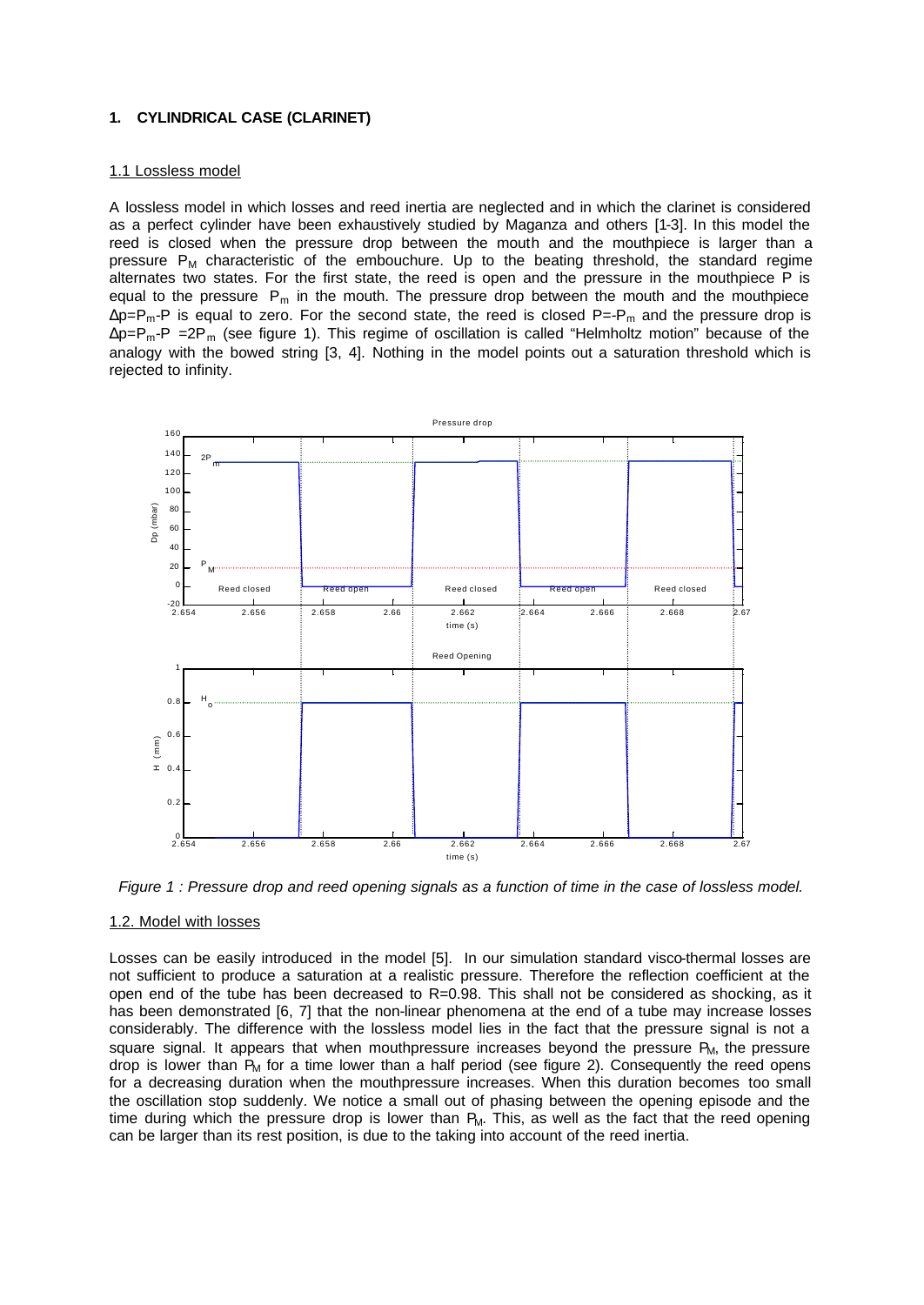

*Figure 2 : Pressure drop and reed opening signals as a function of time near the saturation (simulation including losses and reed inertia).*

# 1.3 Experiment

Pressure drop Experiments have been carried out with a blowing machine [8]. The pressure drop have been measured with a high sensitivity pressure transducer (ENTRAN EPE-541-M). The reed opening have been

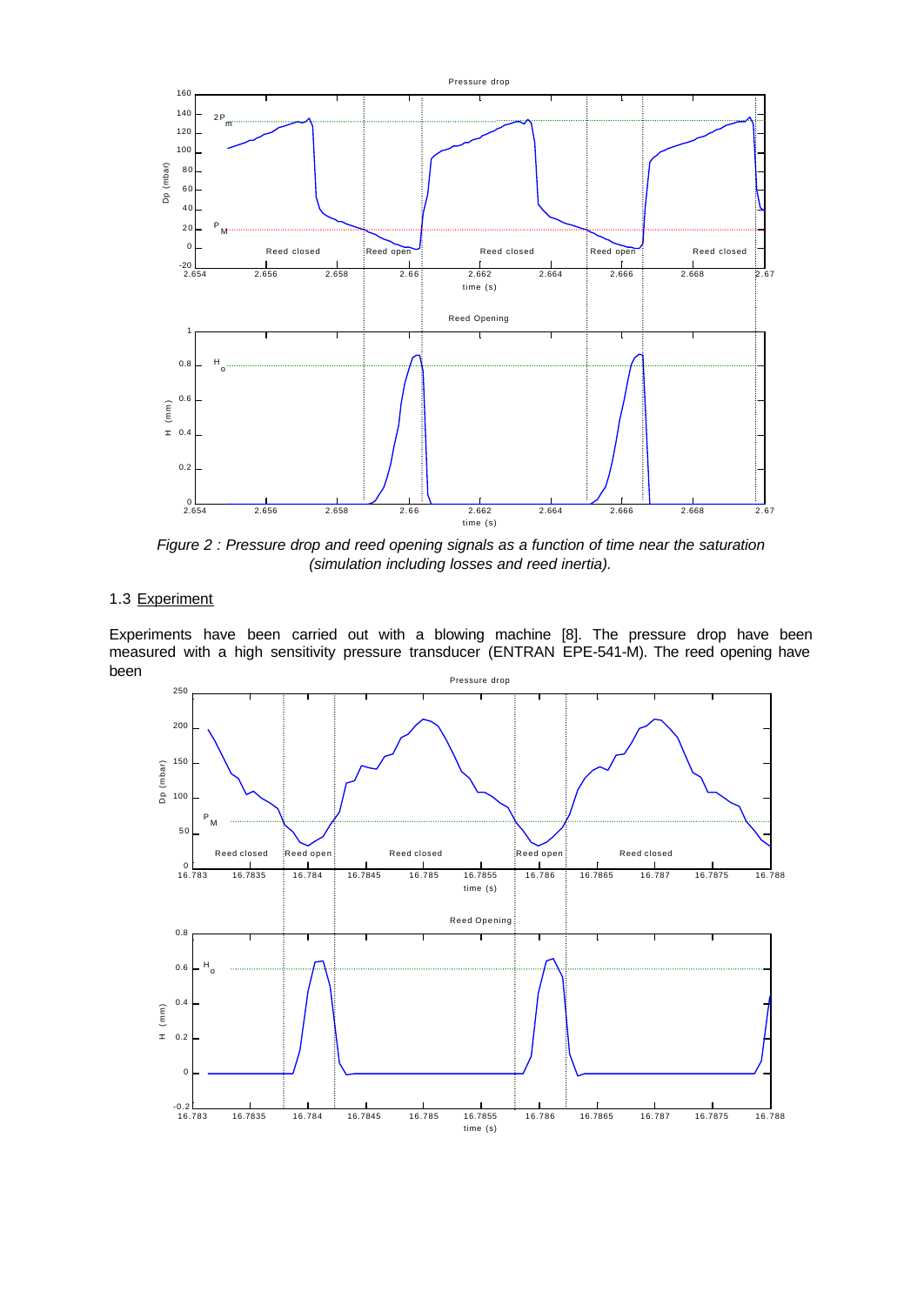#### *Figure 3 : Pressure drop and reed opening signals as a function of time near the saturation (experiment).*

measured with a LASER and a photo diode [9]. It appears that when the mouthpressure increases the pressure drop when the reed is open increases. When this pressure drop is larger than  $P_M$ , the reed do not reopen and the oscillations stop. The behaviour is similar to what is obtained with the model with losses but the saturation appear more suddenly and for a mouthpressure lower than in our simulation (see figure 3). The explanation is probably due to the fact that, due to the non linear losses [7], the reflection coefficient at the end of the tube is probably much lower than 0.98.

## **2. CONICAL CASE (SAXOPHONE)**

#### 2.1 Lossless model

We consider a model without losses in which the resonator is a succession of N cylinder of same length and such that  $S=i(i+1)S_1/2$  where  $S_i$  is the cross section of the i<sup>th</sup> cylinder. Such resonator are known to behave like a saxophone [3, 4, 10]. With such a model, as for the clarinet, up to the beating threshold, the standard regime alternates two states. First state, the reed is open and the pressure in the mouthpiece P is equal to the pressure  $P_m$  in the mouth. The pressure drop  $\Delta p = P_m - P$  is equal to zero. Second state, the reed is closed  $P = NP_m$  and the pressure drop is  $Dp = P_m - P = (N+1)P_m$  (see figure 4 for N=2). This regime of oscillation is called "Standard Helmholtz motion" because of the analogy with the bowed string and because another solution, the "Inverted Helmholtz motion", may also exists [3, 4]. For the standard Helmholtz motion the reed is open the main part of the period i.e.  $N/(N+1)$  times the period (see figure 4 for  $N=2$ ).



*Figure 4 : Pressure drop and reed opening signals as a function of time in the case of a lossless model for a resonator made with two cylinders (N=2).*

#### 2.2. Model with losses

When losses are introduced, the same phenomenon as with the clarinet appears. The opening duration which should be 2/3 of the period for a "standard Helmholtz motion" for N=2 diminishes when the mouthpressure increases until it reachs 1/3 of the period. Then, the oscillations bifurcate to a "three step motion" (see figure 5). For this regime the duration of the opening is a third of the period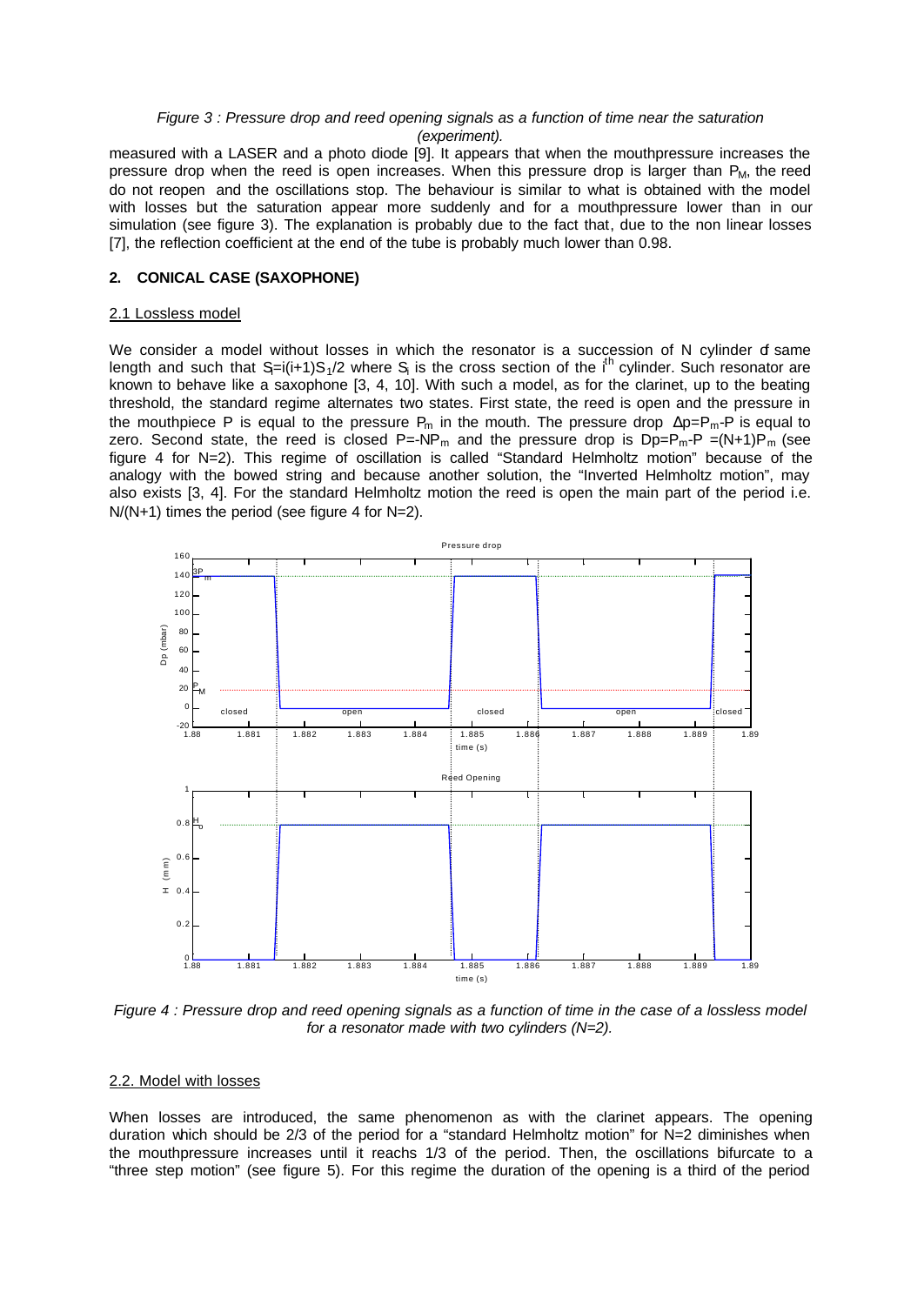the opening duration keep diminishing until the oscillation vanishes. and the pressure drop takes ideally three values 0,  $P_M$ ,  $2P_M$ . When the mouthpressure keep increasing



*Figure 5 : Bifurcation from the standard Helmholtz motion to a "three step motion" (simulation including losses and reed inertia for a resonator made with two cylinders (N=2))*